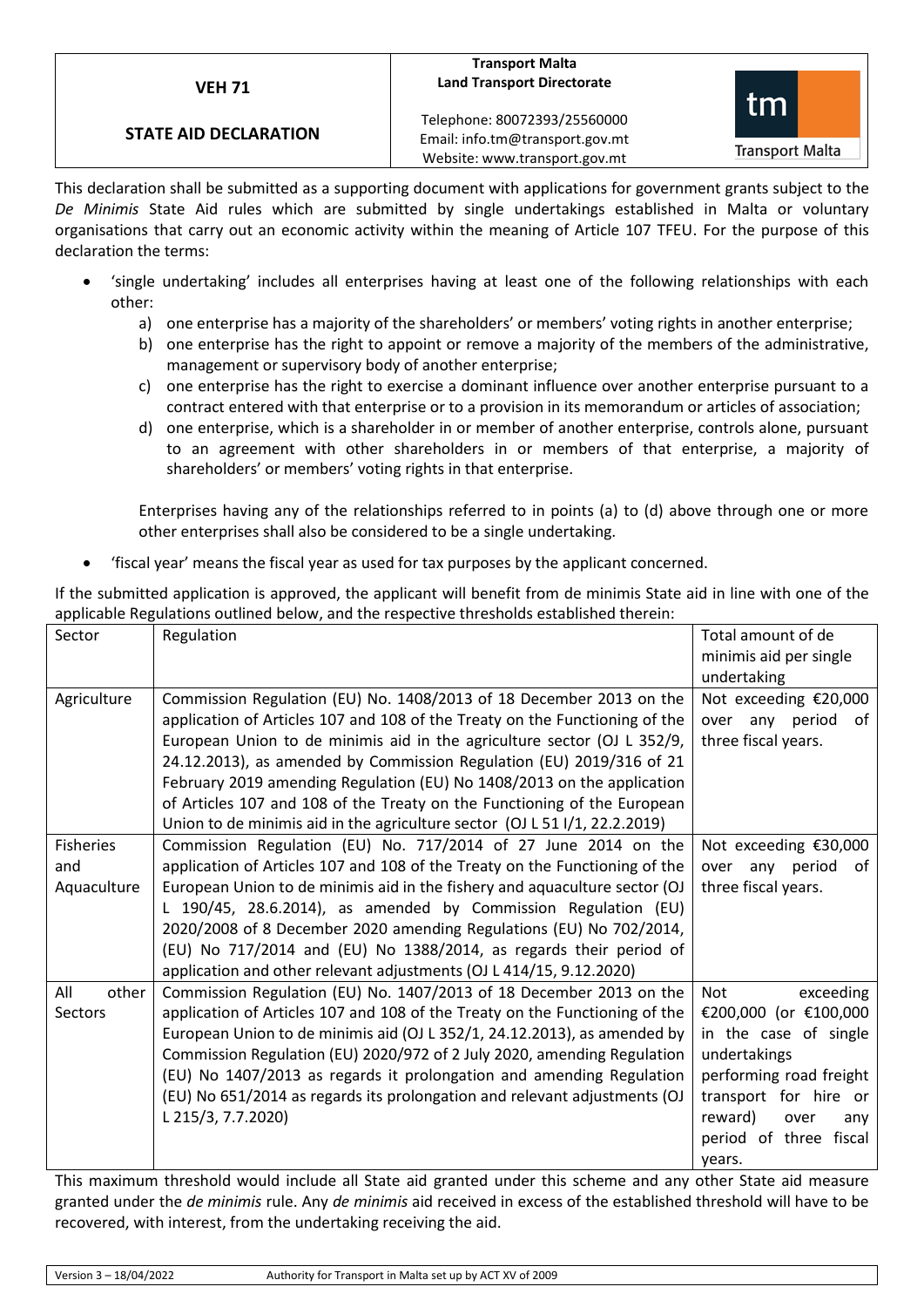The following is an indicative list of the possible forms of State aid:

- Grants from public bodies;
- Loans or loan guarantees at favourable rates;
- Tax benefits, waiving or deferral of fees or interest normally due;
- Marketing and advertising assistance;
- Consultancy, training, and other support provided either for free or at a reduced rate;
- Aid for investment in environmental projects or research and development assistance; and
- Purchase, rent, or lease of immovable property at less than market rate.

Potentially, any assistance from a public body may constitute State aid. Should you have any doubts whether any public assistance received is *de minimis* aid, you should contact the agency or department from which the assistance was received in order to ascertain this.

### **DECLARATIONS**

I declare that a comprehensive amount of *de minimis* aid received by the single undertaking to date during the current fiscal year and the previous two fiscal years is:

| <b>Fiscal Year 2020</b> | <b>Fiscal Year 2021</b> | <b>Fiscal Year 2022</b> | <b>TOTAL</b> |
|-------------------------|-------------------------|-------------------------|--------------|
|                         |                         |                         |              |
|                         |                         |                         |              |

I declare that all enterprises related to the applicant that fit within the definition of 'single undertaking' outlined above, are: (list registration numbers – NOT APPLICABLE TO SOLE TRADERS)

Furthermore, I declare that any de minimis aid received and/or applied for by the above enterprise(s) has been included in the comprehensive amount of de minimis aid outlined above and as further detailed below.

| Name of Undertaking: |               |
|----------------------|---------------|
| Registration No.:    | VAT number:   |
| Address:             |               |
| Mobile number:       | Telephone no: |
| Email Address:       |               |

I hereby also declare that the statements made, and information given in this application, are true and correct. I understand that giving false or misleading information in connection with this application is a serious offence and may be treated as a fraudulent claim.

# **Where a fraudulent claim arises, Transport Malta may institute criminal proceedings against those responsible. In the event of an incorrect payment of a claim, Transport Malta reserves the right to recover funds paid in error.**

| Name and Surname of<br>representative: |       |  |
|----------------------------------------|-------|--|
| Identity card number:                  | Date: |  |
| Signature:                             |       |  |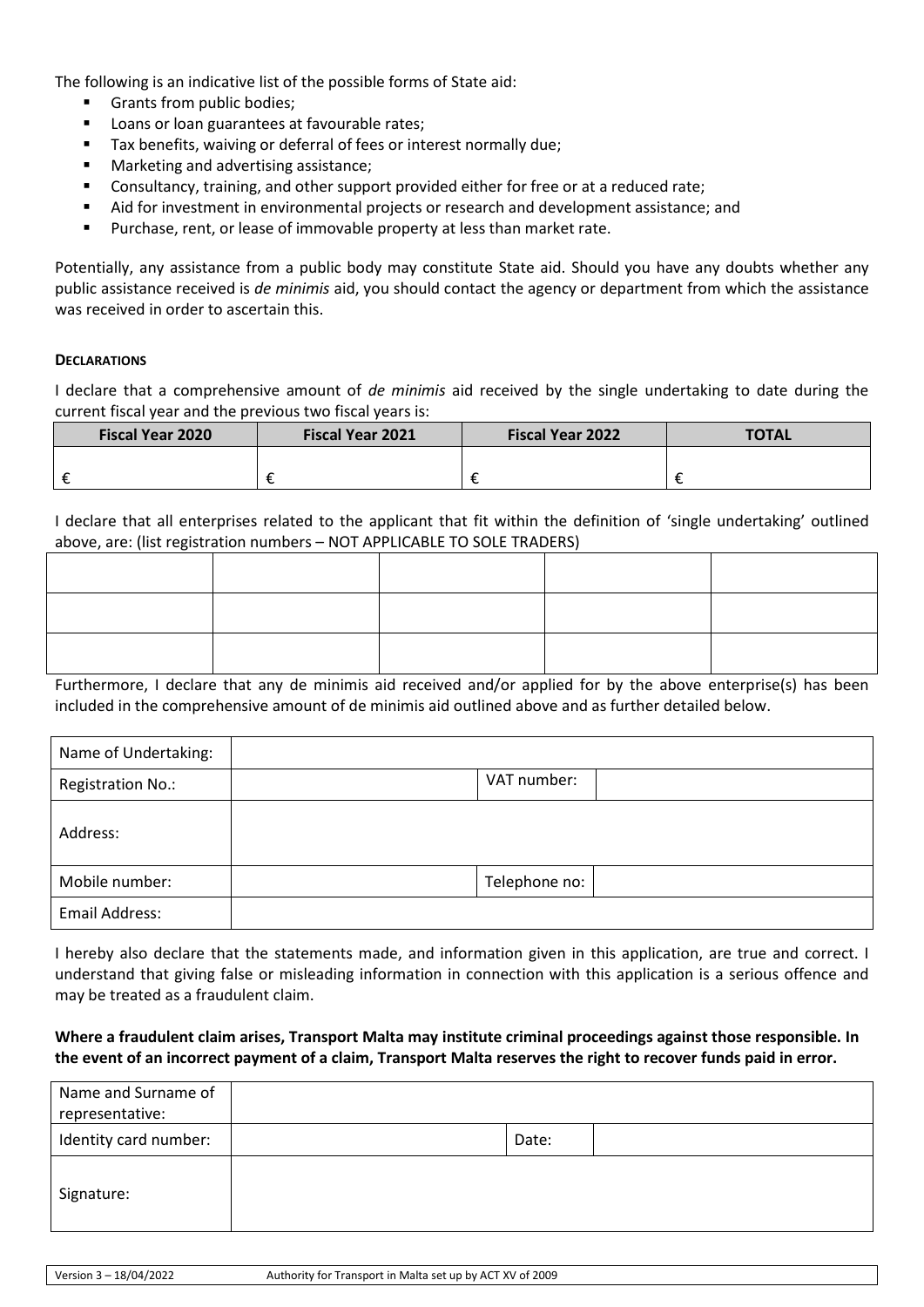# **DETAILED INFORMATION CONCERNING APPLICABLE STATE AID UNDER THE** *DE MINIMIS* **RULE.**

*Information should include both State aid received as well as applications for de minimis State aid still pending approval by potential grantors*

| <b>Date</b>        | Source/Grantor             | <b>Type of State Aid</b> | Amount in $\boldsymbol{\epsilon}$ |
|--------------------|----------------------------|--------------------------|-----------------------------------|
| (E.g.: 12/01/2021) | (E.g.: Central Government) | (E.g.: Soft Loan Scheme) | (E.g. $\mathcal{E}10,000$ )       |
|                    |                            |                          |                                   |
|                    |                            |                          |                                   |
|                    |                            |                          |                                   |
|                    |                            |                          |                                   |
|                    |                            |                          |                                   |
|                    |                            |                          |                                   |
|                    |                            |                          |                                   |
|                    |                            |                          |                                   |
|                    |                            |                          |                                   |
|                    |                            |                          |                                   |
|                    |                            |                          |                                   |
|                    |                            |                          |                                   |
|                    |                            |                          |                                   |
|                    |                            |                          |                                   |
|                    |                            |                          |                                   |
|                    |                            |                          |                                   |
|                    |                            |                          |                                   |
|                    |                            |                          |                                   |
|                    |                            |                          |                                   |
|                    |                            |                          |                                   |
|                    |                            |                          |                                   |
|                    |                            |                          |                                   |
|                    |                            |                          |                                   |
|                    |                            |                          |                                   |
|                    |                            |                          |                                   |
|                    |                            |                          |                                   |
|                    |                            |                          |                                   |
|                    |                            |                          |                                   |
|                    |                            |                          |                                   |
|                    |                            |                          |                                   |
|                    |                            |                          |                                   |
|                    |                            |                          |                                   |
|                    |                            |                          |                                   |
|                    |                            |                          |                                   |
|                    |                            |                          |                                   |
|                    |                            |                          |                                   |
|                    |                            |                          |                                   |
|                    |                            |                          |                                   |
|                    |                            |                          |                                   |
|                    |                            |                          |                                   |
|                    |                            |                          |                                   |
|                    |                            |                          |                                   |
|                    |                            |                          |                                   |
|                    |                            |                          |                                   |
|                    |                            |                          |                                   |
|                    |                            |                          |                                   |
|                    |                            |                          |                                   |
|                    |                            |                          |                                   |
|                    |                            |                          |                                   |
|                    |                            |                          |                                   |